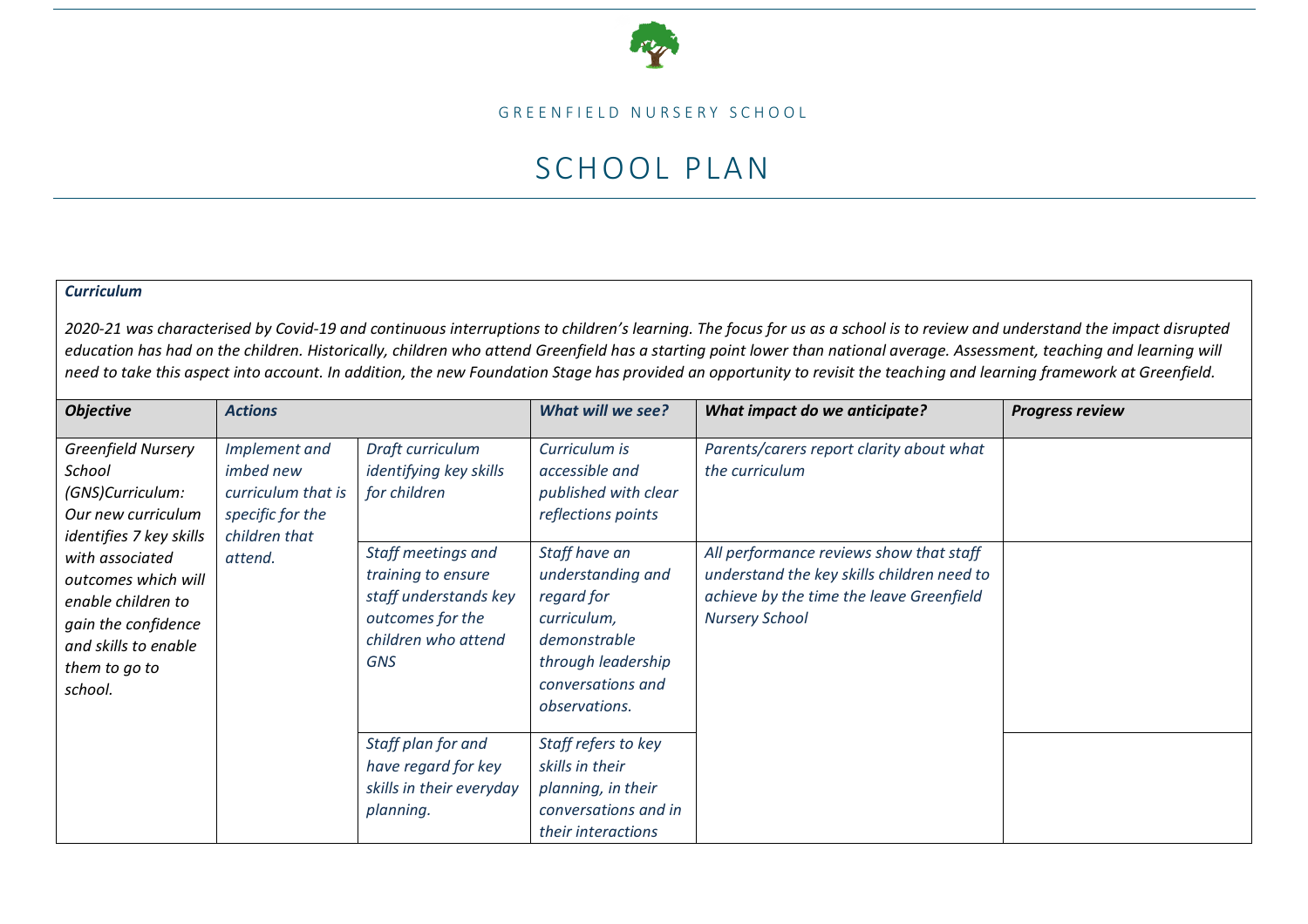|                                                                                                                 |                                                                                                                                                            |                                                                                                                                                 | with parents/carers,<br>senior leadership and<br>outside agencies                                                                                   |                                                                                                                                                                                               |  |
|-----------------------------------------------------------------------------------------------------------------|------------------------------------------------------------------------------------------------------------------------------------------------------------|-------------------------------------------------------------------------------------------------------------------------------------------------|-----------------------------------------------------------------------------------------------------------------------------------------------------|-----------------------------------------------------------------------------------------------------------------------------------------------------------------------------------------------|--|
| Continuous<br>assessment is a key<br>to ensure the<br>individual child is<br>achieving their full<br>potential. | To build on<br>'Planning in the<br>moment',<br>ensuring children<br>are engaged in<br>deep, progressive<br>learning through<br>meaningful<br>interactions. | Enable staff to<br>identify teachable<br>moments and enable<br>their understanding of<br>how these moments<br>can provide leaps in<br>learning. | Through monthly<br>conversations with<br>staff develop and<br>deepen their<br>understanding of<br>teachable moments.                                | Annual questionnaire formulated and by<br>of the year <i>all</i> staff report that they have<br>felt supported.                                                                               |  |
|                                                                                                                 | <b>Implement OPAL</b><br>assessment<br>methods that<br>reduces<br>paperwork and<br>enables staff to<br>support children's<br>learning through              | Training session on<br><b>OPAL</b> in September<br>2021                                                                                         | All staff are issued<br>with IPADs and they<br>are able to access<br><b>OPAL</b> though<br><b>Learning Journals</b><br>online assessment<br>system. | All staff are accessing the online<br>assessment system and assessments are<br>carried out at agreed points (every 6<br>months for all children).                                             |  |
|                                                                                                                 | teachable<br>moments.                                                                                                                                      | OPAL assessments are<br>set up for all children<br>attending Greenfield<br>Nursery School.                                                      | Assessment system is<br>working and SLT is<br>able to monitor,<br>moderate and<br>oversee assessments.                                              | SLT can produce monitoring reports and<br>can adjust throughout the year to ensure<br>end of year cohort reports to governors<br>and outside agencies (Ofsted,<br>Improvement advisors a.s.o) |  |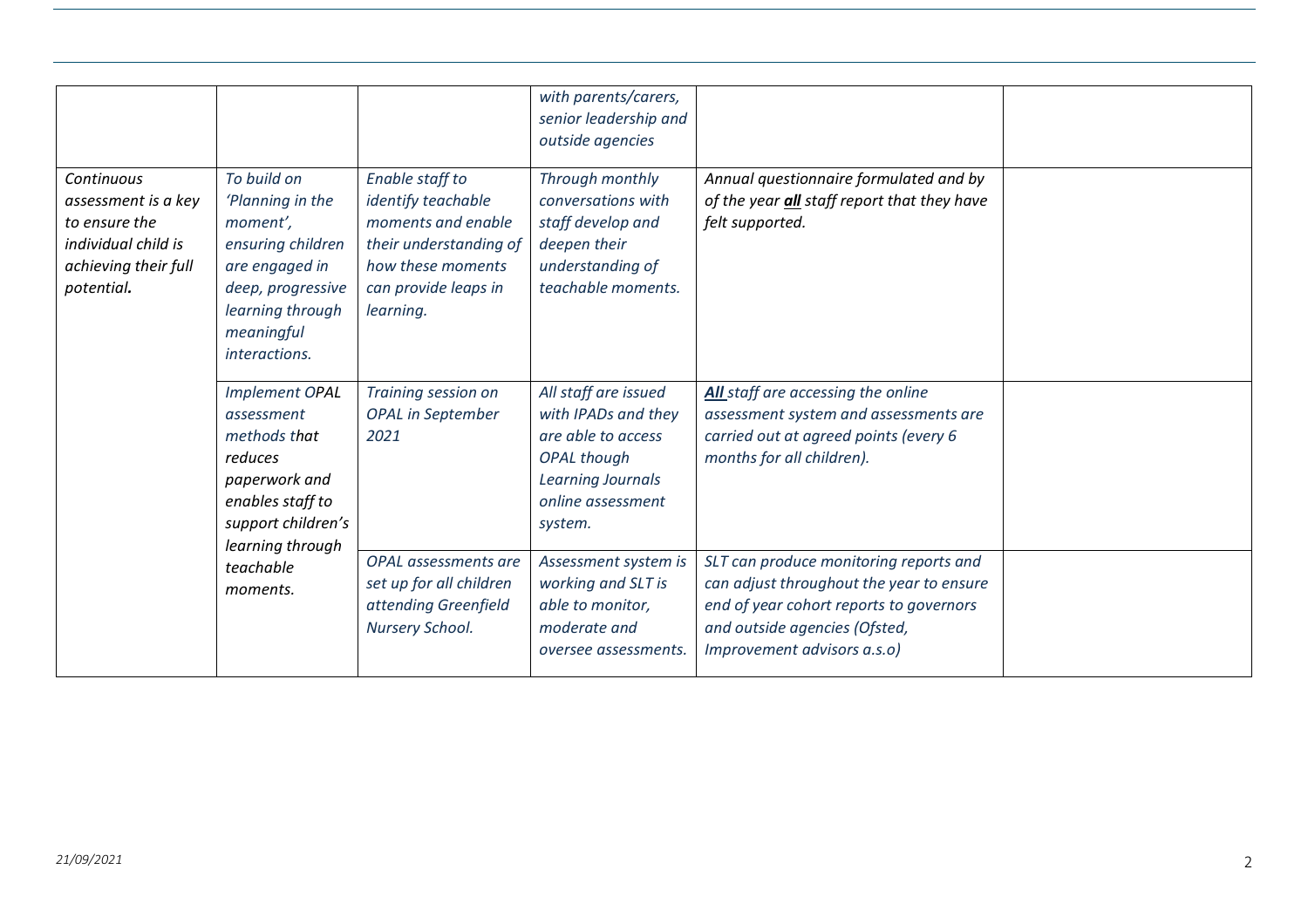## *Teaching and Learning*

*In this section we highlight our focus and our key priorities for this year for teaching and learning. This section compliments our teaching and learning policy and our curriculum.* 

| <b>Objective</b>                                                                                                                                                                                   | <b>Actions</b>                                                                                                                |                                                                                                                                                                                                                                                          | What will we see?                                                                                                                                                                                 | What impact do we anticipate?                                                                                                                                                                                                                                      | <b>Review</b> |
|----------------------------------------------------------------------------------------------------------------------------------------------------------------------------------------------------|-------------------------------------------------------------------------------------------------------------------------------|----------------------------------------------------------------------------------------------------------------------------------------------------------------------------------------------------------------------------------------------------------|---------------------------------------------------------------------------------------------------------------------------------------------------------------------------------------------------|--------------------------------------------------------------------------------------------------------------------------------------------------------------------------------------------------------------------------------------------------------------------|---------------|
| Physical<br>development:<br>Identified key skills<br>have been<br>identified and the<br>staff team is<br>working                                                                                   | Focus on making<br>our outdoor area<br>attractive and<br>inviting with<br>challenge and<br>purpose<br><b>Ensure staff are</b> | Set up communication<br>friendly space to<br>ensure quality<br>interactions between<br>children as well as<br>between adults and<br>children                                                                                                             | Training day 7 <sup>th</sup> of<br>June                                                                                                                                                           | <b>Evidence of Physical development</b><br>planning taking key aspects into<br>considerations<br>Online report of Physical development                                                                                                                             |               |
| purposefully to<br>ensure 85% of all<br>children meeting<br>milestones in<br>Physical<br>development.                                                                                              | familiar with key<br>skills in relation to<br>Physical<br>Development and<br>assessment                                       | Through discussion in<br>daily evaluations<br>ensure continuous<br>provision supports<br>Physical development<br>key skills in relation to<br>our curriculum and key<br>national curricula                                                               | <b>Discussions during</b><br>evaluations reported<br>by all staff and<br>observed by SLT                                                                                                          |                                                                                                                                                                                                                                                                    |               |
| Communication<br>and Language<br>Identified key skills<br>have been<br>identified and the<br>staff team is<br>working<br>purposefully to<br>ensure 85% of all<br>children meeting<br>milestones in | <i>Improve</i><br>communication<br>opportunities for all<br>children both inside<br>and outside                               | <b>Makaton training for</b><br>identified staff and<br>staff are trained so<br>that they can use<br><b>Makaton to support</b><br>children's language<br>acquisition and<br>communication.<br>Set up communication<br>friendly space to<br>ensure quality | Staff development<br>time staff meeting<br>Work towards<br>ensuring 'Makaton'<br>leads in each<br>classroom in<br>Greenfield<br>Children engaged in<br>reading for pleasure<br>outside and inside | SLT monitoring shows:<br>Children can talk about what they do in<br>small and large groups.<br>Assessment points shows that milestones<br>are met for majority of children 80%<br>Clear plans in place fore remaining 20%<br>of children by the time of transition |               |
|                                                                                                                                                                                                    |                                                                                                                               | interactions between<br>children as well as                                                                                                                                                                                                              |                                                                                                                                                                                                   |                                                                                                                                                                                                                                                                    |               |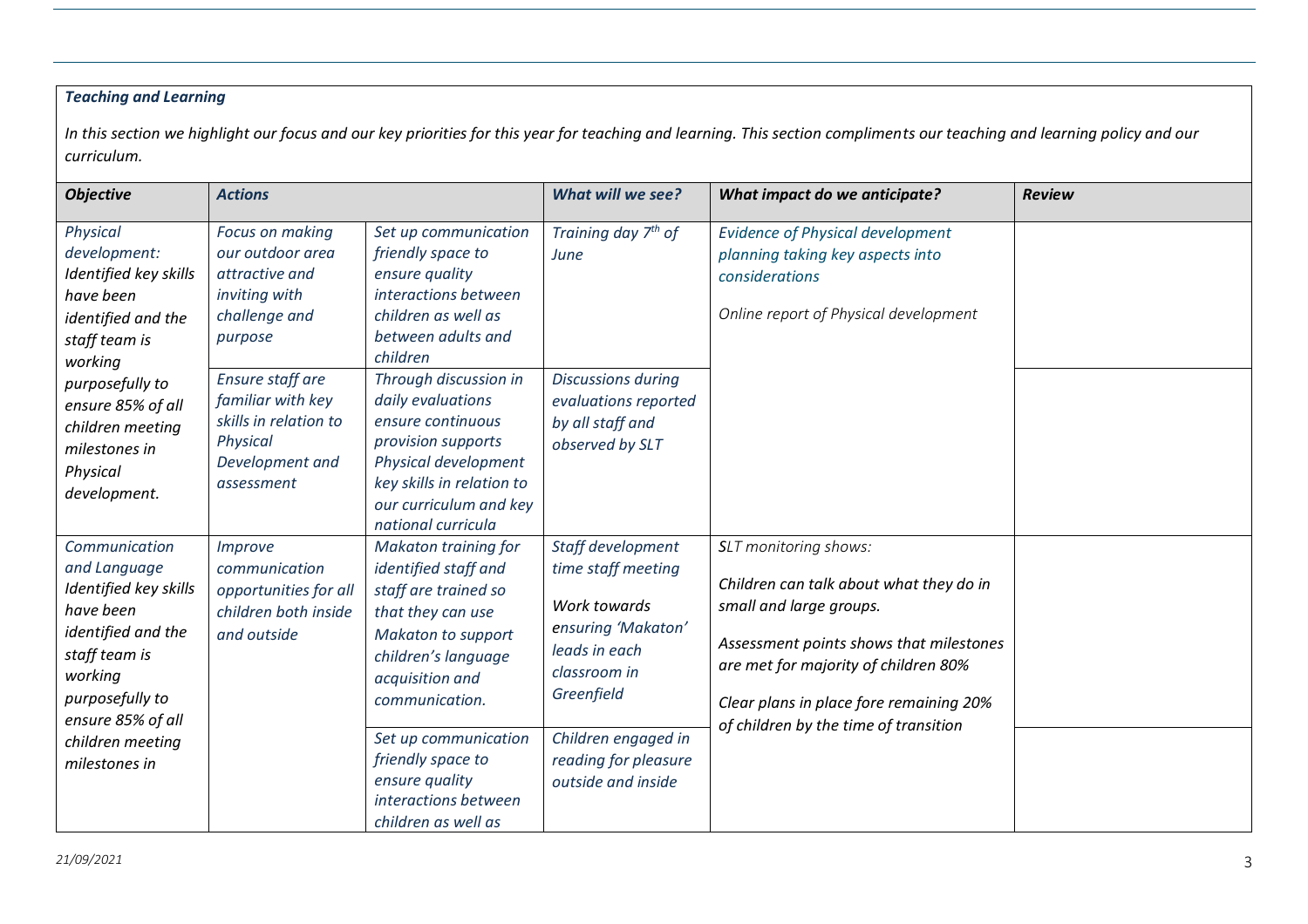| Physical<br>development. |                                                                                                                         | between adults and<br>children                                                                                                                            | Informal monitoring<br>shows all groups of<br>children reading                                                     |                                                                            |  |
|--------------------------|-------------------------------------------------------------------------------------------------------------------------|-----------------------------------------------------------------------------------------------------------------------------------------------------------|--------------------------------------------------------------------------------------------------------------------|----------------------------------------------------------------------------|--|
|                          | Focus on oral<br>competencies<br>through storytelling<br>and giving children                                            | Core books are used as<br>an integrated starting<br>point for teaching                                                                                    | Children can talk<br>about characters and<br>can retell stories                                                    |                                                                            |  |
|                          | space and time to<br>speak in.                                                                                          | Staff utilises evidence-<br>based teaching<br>methods for<br>communication                                                                                | ICAN strategies are<br>observed by SLT, Gov<br>visits and<br>Improvement<br>advisors                               | Monitoring and learning walks (SLT and<br>outside support)                 |  |
|                          |                                                                                                                         | <b>ELKLAN</b> or similar<br>intervention<br>programmes are<br>implemented                                                                                 | <b>Training</b><br>opportunities for key<br>staff to oversee<br>implementation                                     | Training has taken place and a plan for<br>delivery has been formulated.   |  |
|                          |                                                                                                                         | Tales tool kit is used<br>when children are<br>reaching assessment<br>points                                                                              | Monthly<br>conversations with<br>staff ensure TT is<br>used when<br>appropriate                                    | Monitoring shows uses of TT                                                |  |
| Specific groups          | Children whose first<br>language is not<br>English are assessed<br>and provided with<br>opportunities to use<br>English | Start EAL group<br>teaching for children<br>whose first language is<br>not English utilising<br>Core books to enhance<br>vocabulary and<br>understanding. | <b>EAL</b> groups are<br>taking place January<br>2021<br>EAL books are read<br>with children by<br>bilingual staff | EAL assessment shows continuous<br>progress (Stages of English Assessment) |  |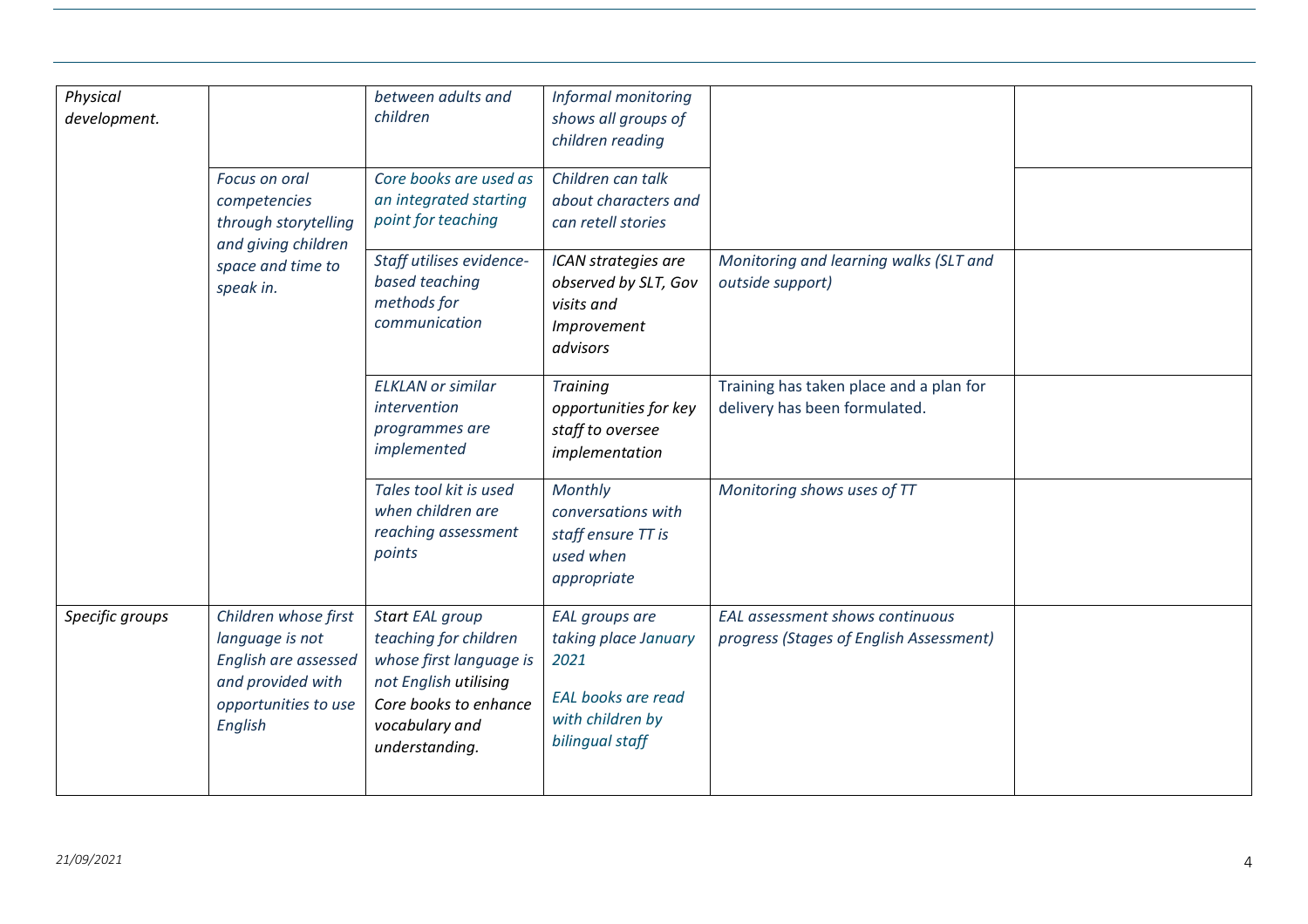|          | <b>SEND</b> Graduated<br>response is<br>observable in SEND<br>provision and<br>children are<br>identified and<br>supported early                  | Language support<br>group by working with<br>Speech and Language<br>therapist to put a<br>programme of support<br>in place for children on<br>Speech and Language<br>intervention plans | <b>SENDCO</b> supporting<br>staff in implementing<br>groups (January<br>2022)                                                                                                | Impact on milestones in Communication<br>progressively throughout the year                                                                                                                    |  |
|----------|---------------------------------------------------------------------------------------------------------------------------------------------------|-----------------------------------------------------------------------------------------------------------------------------------------------------------------------------------------|------------------------------------------------------------------------------------------------------------------------------------------------------------------------------|-----------------------------------------------------------------------------------------------------------------------------------------------------------------------------------------------|--|
|          | EYPP - through<br>individualised<br>programme of<br>support ensure<br>pupils are identified<br>and supported by<br>KW                             | Utilise keyworker and<br>focus child system to<br>ensure children are<br>given individual<br>learning plans when<br>needed.                                                             | Staff know what<br>children are EYPP and<br>are mindful out they<br>plan<br>Key staff is identified<br>are monitoring<br>additional support<br>provided for EYPP<br>Children | End of year assessment shows that EYPP<br>children have benefitted from teaching<br>interventions and additional resources<br>when outcome analysis is carried out at<br>the end of the year. |  |
| Literacy | Increase our focus<br>on scribing and<br>writing for a<br>purpose by adults<br>modelling<br>purposeful writing<br>in a range of<br>situations and | Children are given<br>opportunities for<br>practicing reading and<br>writing through<br>improved mark making<br>in all areas of pre-<br>school and nursery                              | Cosy spaces for<br>reading are provided<br>so that children can<br>engage in reading<br>when they choose.                                                                    | SLT and leaders observe staff modelling<br>reading and writing throughout the<br>school                                                                                                       |  |
|          | contexts                                                                                                                                          | Adults are observed<br>modelling and scribing<br>children's thoughts<br>and ideas so children<br>understand the<br>purpose of reading and<br>writing                                    | Examples of<br>children's writing is<br>visible in the class<br>room and in their<br>Learning Journeys.                                                                      |                                                                                                                                                                                               |  |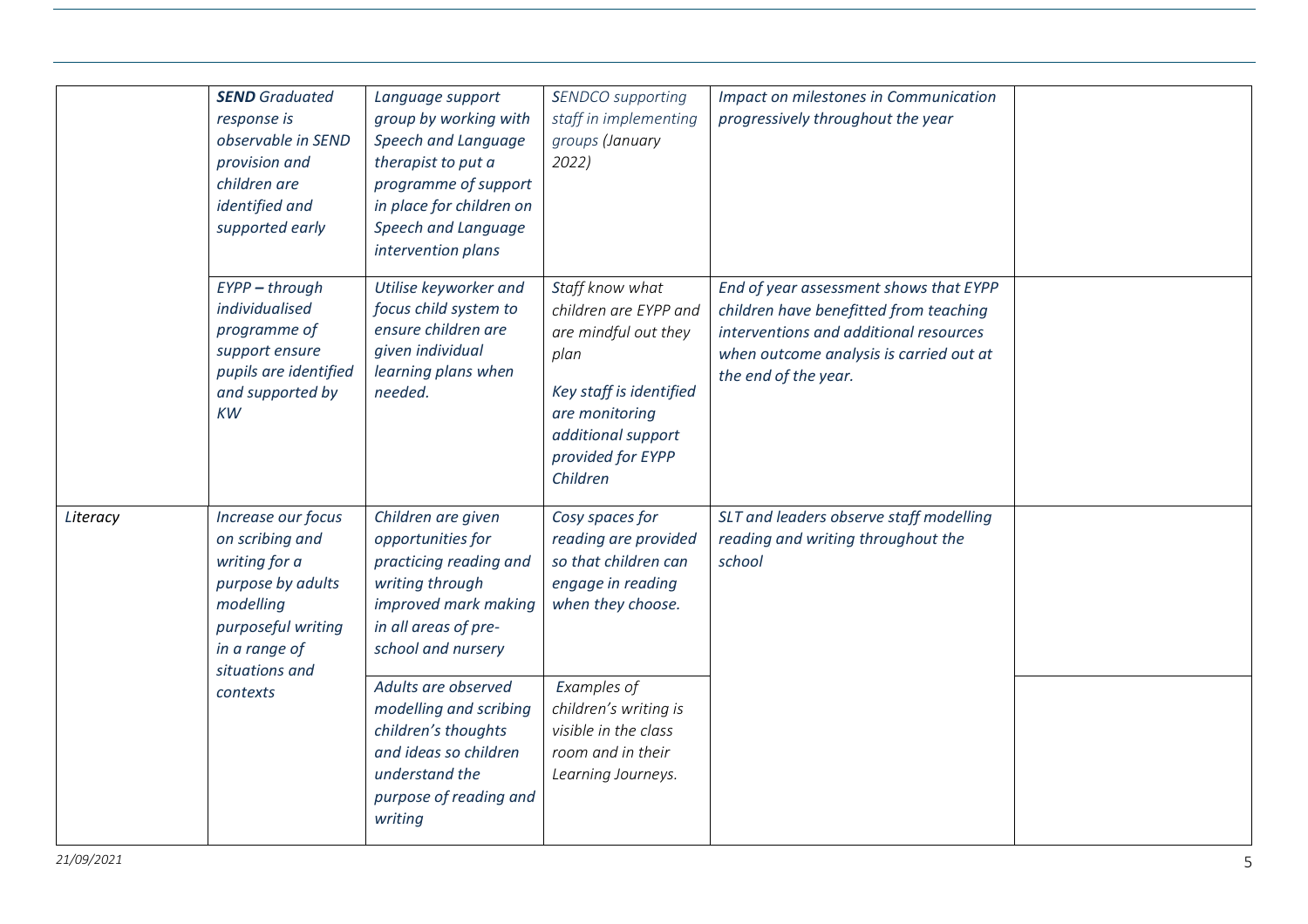| <b>PSED</b><br>Emotional<br>regulation enables<br>children to access<br>the learning. Our<br>curriculum links<br>communication                 | Focus on emotional<br>regulation through<br>stories and<br>talking/listening                                                                        | Key stories are<br>identified through Core<br>book scheme that<br>enables children to<br>recognise, label and<br>talk about how they<br>feel.                                                             | Staff are observed<br>supporting children's<br>emotional<br>development by<br>labelling emotions<br>and feelings.                                                           | PSED - identified children at risk at the<br>beginning of the yeas shows signs of of<br>accelerated progress both in PSED and in<br>Communication and Language. |  |
|------------------------------------------------------------------------------------------------------------------------------------------------|-----------------------------------------------------------------------------------------------------------------------------------------------------|-----------------------------------------------------------------------------------------------------------------------------------------------------------------------------------------------------------|-----------------------------------------------------------------------------------------------------------------------------------------------------------------------------|-----------------------------------------------------------------------------------------------------------------------------------------------------------------|--|
| and emotional<br>regulation as key<br>components.<br>Children who can't<br>communicate are<br>often forced to<br>communicate in<br>other ways. | Children are<br>identified and<br>interventions are in<br>place (graduated<br>response)                                                             | Some children needing<br>additional support to<br>regulate their<br>emotions are given<br>support. Attention<br>bucket therapy and<br>play bags are used so<br>children can develop<br>tools to regulate. | Children identified as<br>being at risk or<br>engaging in risk<br>taking behaviours<br>are observed to<br>being able to<br>regulate their<br>behaviour more<br>effectively. |                                                                                                                                                                 |  |
|                                                                                                                                                | Children with higher<br>need are given<br>additional support<br>and parents/carers<br>are involved and<br>engaged to provide<br>additional support. | When necessary,<br>children with<br>additional emotional<br>support needs are<br>identified by the<br>keyworker and<br>SENDCO.                                                                            | Staff report that they<br>receive support and<br>feel able to support<br>children with<br>additional emotional<br>needs.                                                    |                                                                                                                                                                 |  |
| <b>Mathematics</b>                                                                                                                             | <b>Maths mastery</b><br>focus to enable key<br>concepts in relation<br>to numbers and<br>number patterns.                                           | Maths mastery<br>training identified for<br>key staff<br>Improve staff's<br>confidence for<br>purposeful<br>mathematical learning                                                                         | Children refer to<br>number in their<br>everyday<br>conversations, using<br>appropriate<br>language.                                                                        | Majority (85%) of all children are<br>meeting their relevant milestones for<br>number.                                                                          |  |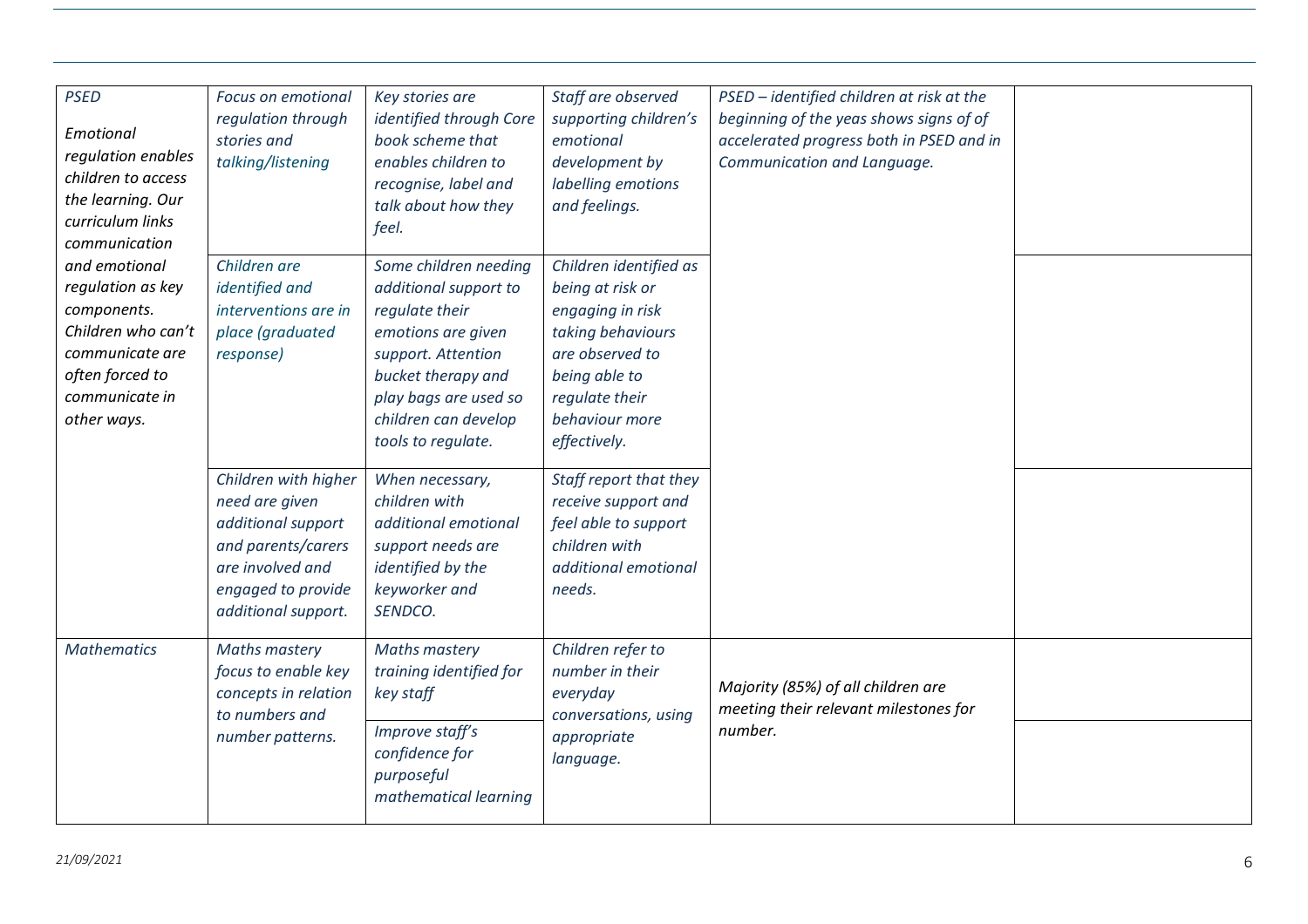|  | <i>Improve staffs</i> | Children are able to |  |
|--|-----------------------|----------------------|--|
|  | understanding of      | use numbers          |  |
|  | subitising through    | comfortably and can  |  |
|  | training at staff     | subitise numbers (3, |  |
|  | meetings.             | 5, 10                |  |
|  |                       |                      |  |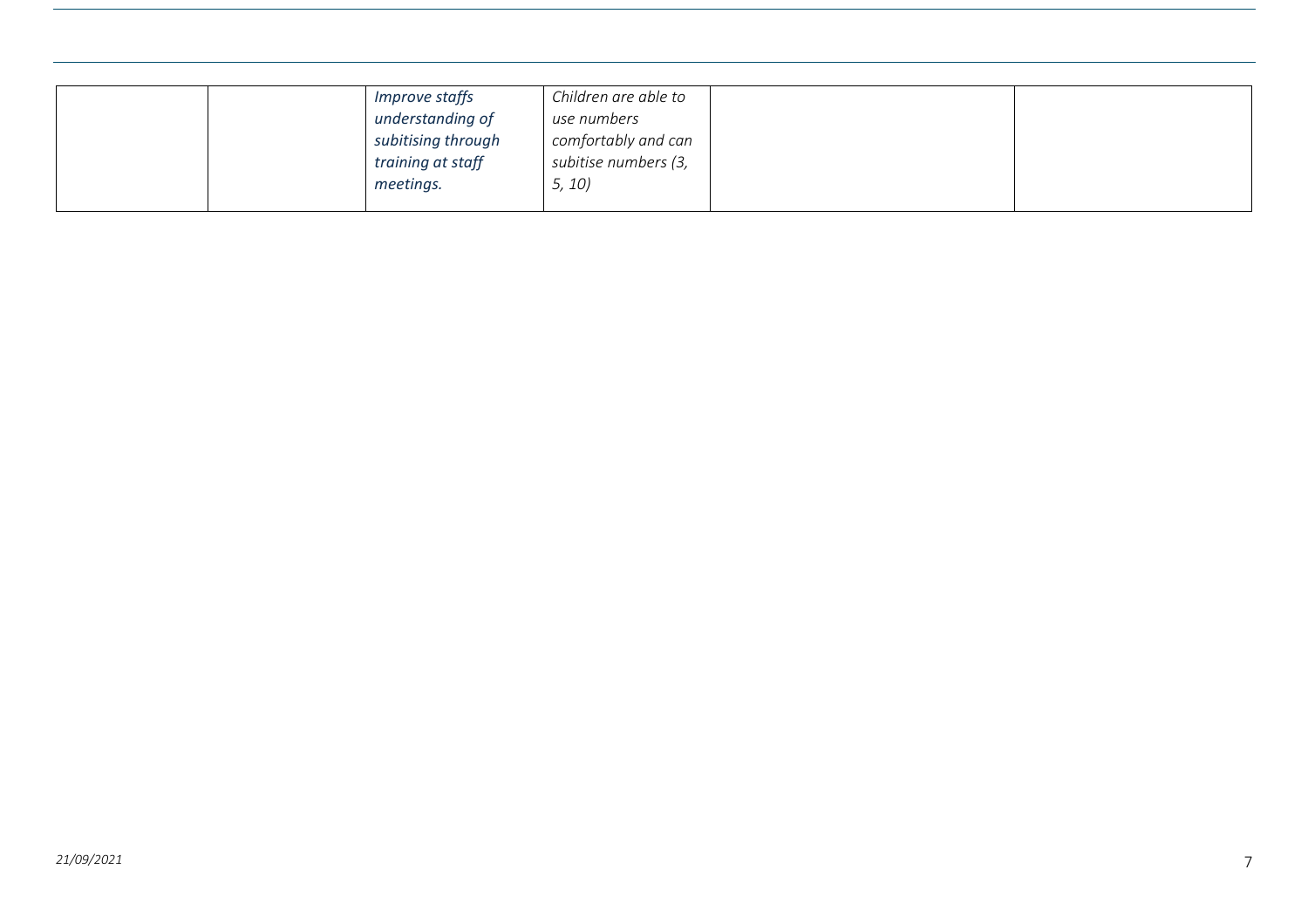## *Leadership*

This section identifies specific areas where specific leadership is required in order to set the school on a good footing for the future. In addition, it identifies areas where *Covid-19 may hinder progress of children* 

| <b>Objective</b>                                                                                                                                                             | <b>Actions</b>                                                                                                                                                                                                     |                                                                                                                                           | What will we see?                                                                                                                                                          | <b>What impact do we anticipate?</b>                                                                                                                                                                                        | <b>Review</b> |
|------------------------------------------------------------------------------------------------------------------------------------------------------------------------------|--------------------------------------------------------------------------------------------------------------------------------------------------------------------------------------------------------------------|-------------------------------------------------------------------------------------------------------------------------------------------|----------------------------------------------------------------------------------------------------------------------------------------------------------------------------|-----------------------------------------------------------------------------------------------------------------------------------------------------------------------------------------------------------------------------|---------------|
| Adult role: ensure<br>staff is supported<br>by SLT to develop<br>their confidence<br>and competencies,<br>ensure practice is<br>reflective and<br>focussed on<br>improvement | Following<br>evaluation of<br>'Planning in the<br>Moment' ensure<br>planning takes<br>account of changes<br>with relevant<br>adjustments.                                                                          | Curriculum plans are<br>in place for Explorers,<br>Investigators and<br>Pioneers for key areas<br>of development.                         | Priorities are<br>identified in line with<br>School Plan and<br>plans for age groups<br>are in place.<br>Termly outlines for<br>what to teach is in<br>place for each room | Staff reports feeling empowered to plan<br>independently and feel competent<br>outlining termly plans.<br>Staff understand their collective<br>responsibility of planning and feel<br>equipped to enter next academic year. |               |
|                                                                                                                                                                              | Focus on<br>assessment and<br>early intervention<br>ensuring children<br>are identified early<br>(pre-school) and<br>relevant learning<br>support is put in<br>place and funding is<br>identified where<br>needed. | Children whose first<br>assessment shows<br>delay are identified<br>(January 22) and<br>appropriate<br>interventions are put<br>in place. | Learning plans are in<br>place for children<br>who need additional<br>support.                                                                                             | Through learning walks and progress<br>meeting SLT is confident that plans are<br>being evaluated and updated.                                                                                                              |               |
|                                                                                                                                                                              | <b>EAL: Training for</b><br>staff to focus                                                                                                                                                                         | Collaborative training<br>with Hurst Drive that<br>will improve staff's<br>understanding of                                               | Language<br>assessments show<br>regard to individual<br>differences and                                                                                                    | Training sessions carried out by Easter<br>2022                                                                                                                                                                             |               |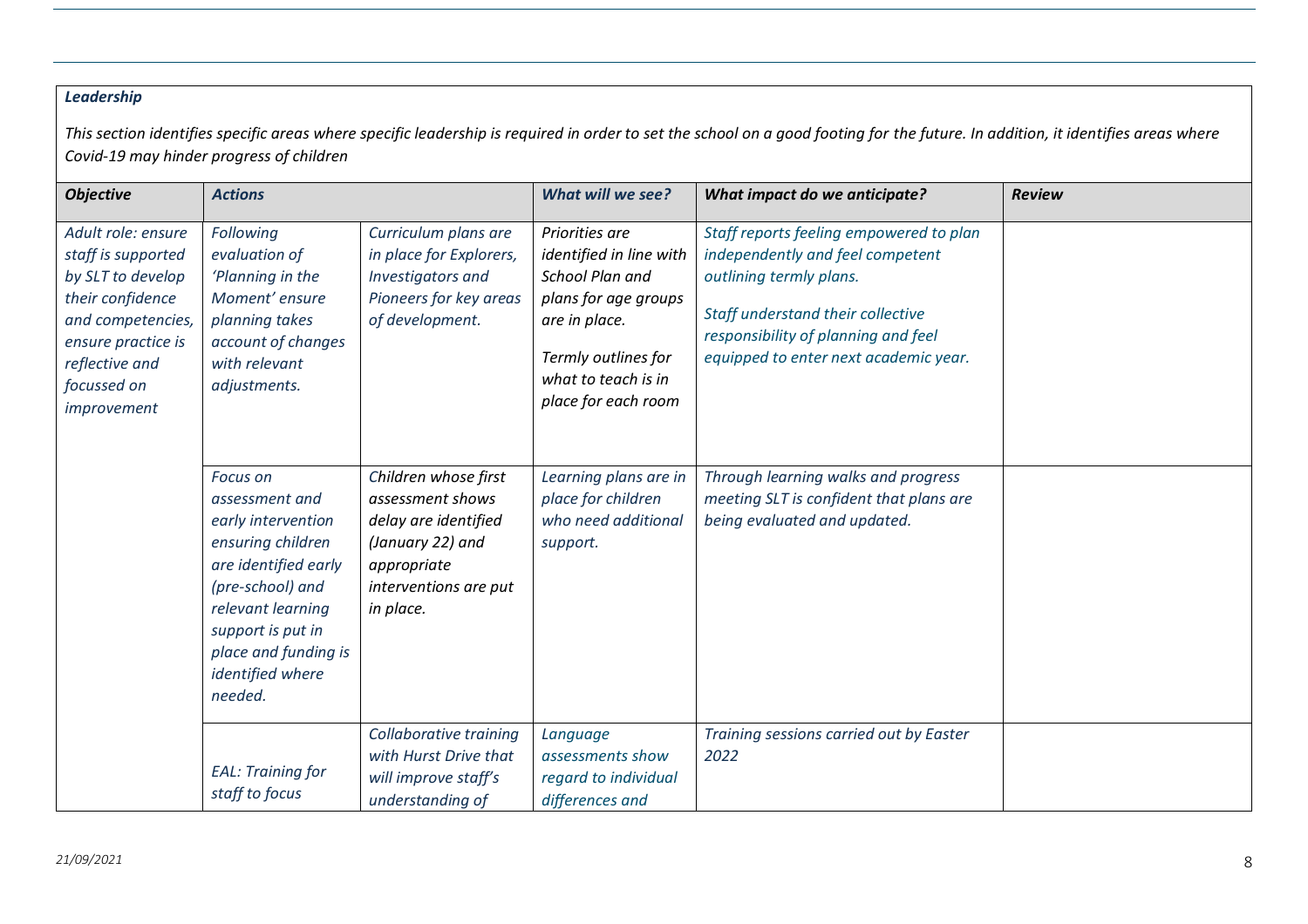|                                             | improve<br>understanding of<br>second language<br>acquisition by<br>ensuring all staff<br>can carry out first<br>language<br>assessment | second language<br>acquisition<br>Enhance availability<br>of resources to enable<br>staff to improve<br>teaching of children<br>with English as a<br>second language<br>(Dual-language<br>books, Mantra Lingua | teaching is being<br>targeted to support<br>children's stages of<br>English.                                              | Resources are visible in the provision and<br>SLT are able to testify that they are used<br>intentionally.               |  |
|---------------------------------------------|-----------------------------------------------------------------------------------------------------------------------------------------|----------------------------------------------------------------------------------------------------------------------------------------------------------------------------------------------------------------|---------------------------------------------------------------------------------------------------------------------------|--------------------------------------------------------------------------------------------------------------------------|--|
| Improve<br>Parent/carer<br>participation in | Consistently involve<br>parents in planning<br>in the                                                                                   | books).<br><b>EAL stages of English</b><br>assessments are<br>carried out for all EAL<br>children.<br>Improve Website presence and access for<br>parents/carers.                                               |                                                                                                                           | SLT Monitoring Jan, April, July<br>Website is up and running by September<br>2021                                        |  |
| the school.                                 | moment/focus child<br>observations                                                                                                      |                                                                                                                                                                                                                |                                                                                                                           |                                                                                                                          |  |
|                                             | are fully involved                                                                                                                      | SEND identification- ensure parents/carers                                                                                                                                                                     | Parent meeting are<br>held with SEND<br>parents and their<br>thoughts and<br>aspirations are clear<br>from EHCP requests. | Annual questionnaire specifically asks<br>parents about their involvement, and<br>they report satisfaction with process. |  |
|                                             | Improve parent participation by recruiting<br>parents to the governing body                                                             |                                                                                                                                                                                                                | Recruitment of<br>parents/carers is<br>advertised on the                                                                  | New parent governors in place February<br>2022.                                                                          |  |